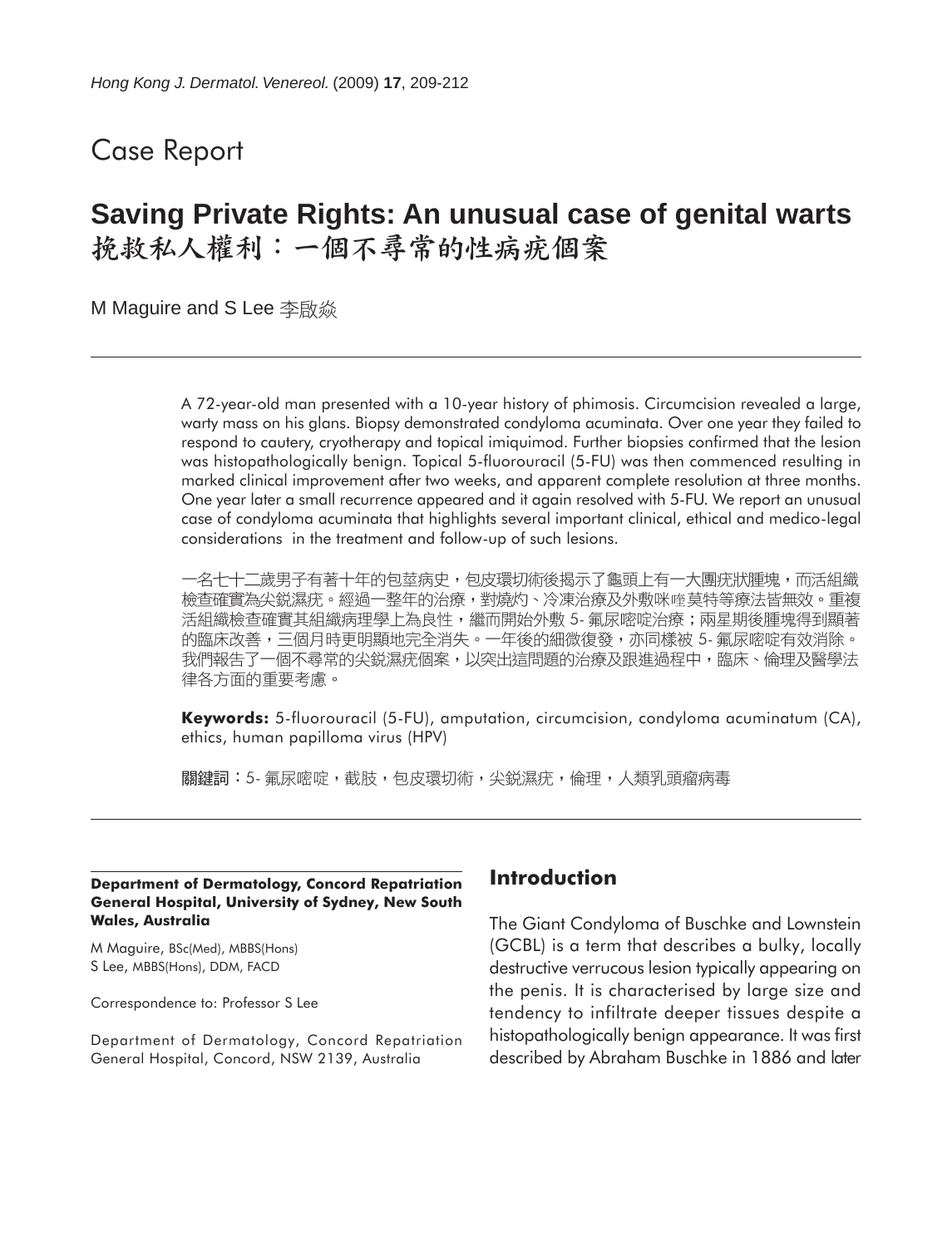by Buschke and Ludwig Loewenstein in 1925.<sup>1</sup> Despite being an historical term, it is nonetheless still descriptively appropriate in certain cases such as the one we describe. However, having made this point, for the rest of this case report the clinical problem in question will be referred to as condyloma acuminata (CA).

# **Case report**

An otherwise well 72-year-old man was referred to the dermatology clinic by his urologist for management of a warty tumour.

He initially presented to his primary care physician having been unable to retract his foreskin for over a decade, and was referred to urology because of phimosis. Circumcision was performed, revealing that the glans was covered with warts. A biopsy demonstrated CA with no significant cytological atypia and no evidence of malignancy (Figure 1) .

The patient reported that his wife had been his only sexual partner throughout his life. There was no prior history of warts in the couple and his wife had always had normal pap smears. The patient was screened for other sexually transmitted illnesses (STIs), and they were not detected.

The warts were cauterised but rapidly recurred. It was felt by urology at this point that a definitive surgical approach was preferred, but at the patient's request he was referred to dermatology to explore other management options.

On physical examination there were fairly large, verrucous lesions covering the entire glans penis and extending proximally to involve the remainder of the foreskin (Figure 2). The meatus was clinically uninvolved. There was no inguinal lymphadenopathy, and the scrotum and perineum were clinically disease free. A second biopsy was taken and it showed changes consistent with CA.



**Figure 1.** Histopathology prior to treatment. The section shows an exophytic and papillomatous proliferative lesion with features suggestive of condyloma acuminatum. There is no significant cytological atypia, and there is no evidence of malignancy. (H&E, original magnification x 5)



**Figure 2.** Hyperkeratotic, verrucous lesions covering the glans penis and distal foreskin.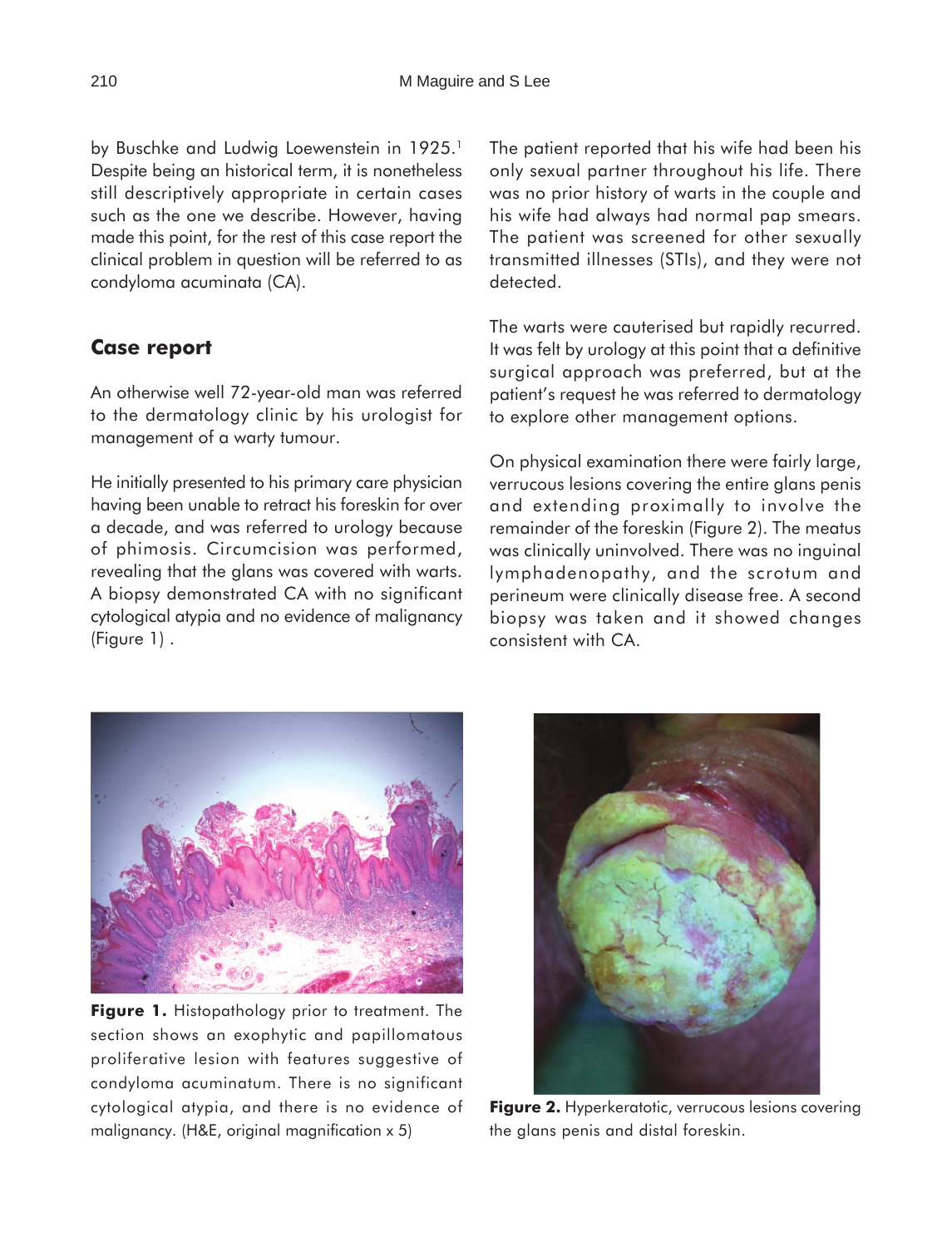About two months after first presenting to dermatology the patient was diagnosed with rheumatoid arthritis and was commenced on 5 mg of prednisone daily and 10 mg of methotrexate weekly.

The CA were initially debulked with salicylic acid ointment under plastic occlusion. Cryotherapy was then applied but the response was unimpressive. The patient was commenced on topical imiquimod. However, the improvement was slow, and a third biopsy was taken. This demonstrated a squamous proliferative lesion suggestive of CA, again with no evidence of malignancy.

After one year of treatment as outlined above, the patient was commenced on topical 5 fluorouracil (5-FU), since clinically bowenoid features surfaced. There was an excellent clinical response to this in just two weeks. After three months of 5-FU there was complete involution of the CA! (Figure 3) Towards the end of treatment with 5-FU, HPV genotyping for selected low and high-risk strains was performed on a biopsy, but the results were inconclusive. Accordingly, the need for longer-term observation and repeat relevant investigations was emphasized.



**Figure 3.** Three months following treatment with topical 5-fluorouracil.

The patient was reviewed at regular intervals and remained clinically disease free for a further twelve months. During this period he continued his treatment for rheumatoid arthritis. He then presented at a follow-up appointment with a small area of warts on his glans penis. At this point, he was advised to cease taking his immunosuppressant medications. The warts were again treated with a two-week course of topical 5-FU, again with complete resolution of the lesions. The patient remains clinically disease free at the time of this report, six months later.

## **Discussion**

CA is a common STI, especially amongst young males. The prevalence is greatest in persons aged 17-33 years.2 More than 70% of patients diagnosed with anogenital warts are aged 20 to 39 years, and beyond the age of 39 years, presentations for CA decrease as age increases.3 There is an inverse association between age and HPV prevalence.4 The most important risk factor identified for genital warts is the lifetime number of sexual partners.5

Not all cases of CA appear banal. Some, such as the one we report, evolve in a rather alarming manner. Our patient presented with CA relatively late in life. He was apparently immuno-competent and had no prior history of STIs. He only had one sexual partner. Despite this unremarkable history, he developed genital warts that proved to be recalcitrant and recurred swiftly after electrocautery, cryotherapy and topical imiquimod.

In view of the worrisome clinical developments, three penile biopsies were taken and no evidence of malignancy was detected. With the patient's agreement, and because of the emergence of clinically bowenoid changes, 5-FU was given a therapeutic trial. Almost surprisingly, there was a rapid involution of the CA, despite the context of